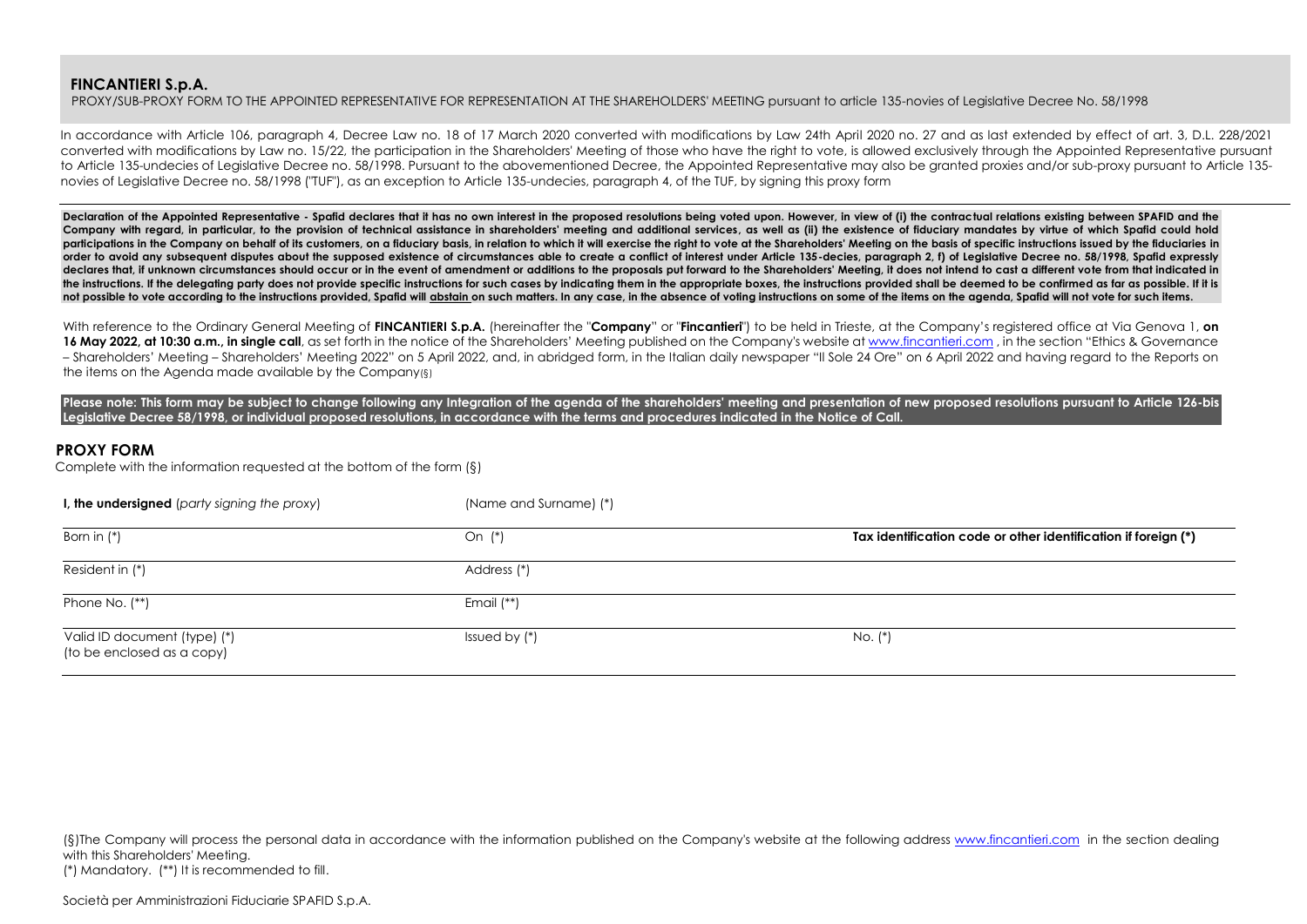PROXY/SUB-PROXY FORM TO THE APPOINTED REPRESENTATIVE FOR REPRESENTATION AT THE SHAREHOLDERS' MEETING pursuant to article 135-novies of Legislative Decree No. 58/1998

### **in quality of** (*tick the box that interests you*) (\*)

| $\Box$ shareholder with the right to vote | OR IF DIFFERENT FROM THE SHAREHOLDER |
|-------------------------------------------|--------------------------------------|
|                                           |                                      |

 $\Box$  legal representative or subject with appropriate representation powers (copy of the documentation of the powers of representation to be enclosed)

 $\nabla$  pledge  $\nabla$  begree  $\nabla$  usufructuary  $\nabla$  custodian  $\nabla$  manager  $\nabla$  other (specify)

Name Surname / Denomination (\*)

| (complete only if<br>the shareholder is<br>different from the | Born in $(*)$                                                                                   | On $(*)$                                     | Tax identification code or other identification if foreign (*) |      |
|---------------------------------------------------------------|-------------------------------------------------------------------------------------------------|----------------------------------------------|----------------------------------------------------------------|------|
| proxy signatory)                                              | Registered office / Resident in (*)                                                             |                                              |                                                                |      |
| <b>Related to</b>                                             |                                                                                                 |                                              |                                                                |      |
| No. (*)                                                       | FINCANTIERI S.p.A. shares - ISIN IT0001415246                                                   | Registrated in the securities account (1) n. |                                                                | CAB. |
|                                                               | referred to the communication (pursuant to art. 83-sexies Legislative Decree n. 58/1998) (2) No |                                              | Supplied by the intermediary:                                  |      |

(to be filled in with information regarding any further communications relating to deposits)

**DELEGATES/SUB DELEGATES SOCIETÀ PER AMMINISTRAZIONI FIDUCIARIE SPAFID S.P.A. ("SPAFID")**, with registered office in Milan, Tax Code no. 00717010151, to participate and vote in the Shareholders' Meeting indicated above as per the instructions provided below.

## **DECLARES**

- that he/she/it is aware that the proxy to the Appointed Representative might contain voting instructions even only in respect of some resolution proposals in the agenda and that in this case, the vote shall be expressed for the sole proposals in respect of which instructions have been granted;

- to have requested from the custodian the communication for participation in the Meeting as indicated above;

- that there are no reasons for incompatibility or suspension of the exercise of voting rights;

- (in the case of sub-delegation) to be in possession of the originals of the proxy forms conferred on him/her and to keep them for one year available for possible verification.

AUTHORIZE Spafid and the Company to the treatment of his/her/its personal data for the purposes and under the terms and conditions specified in the information document.

| (Place and Date) |  |
|------------------|--|

*\* (*Signature) \*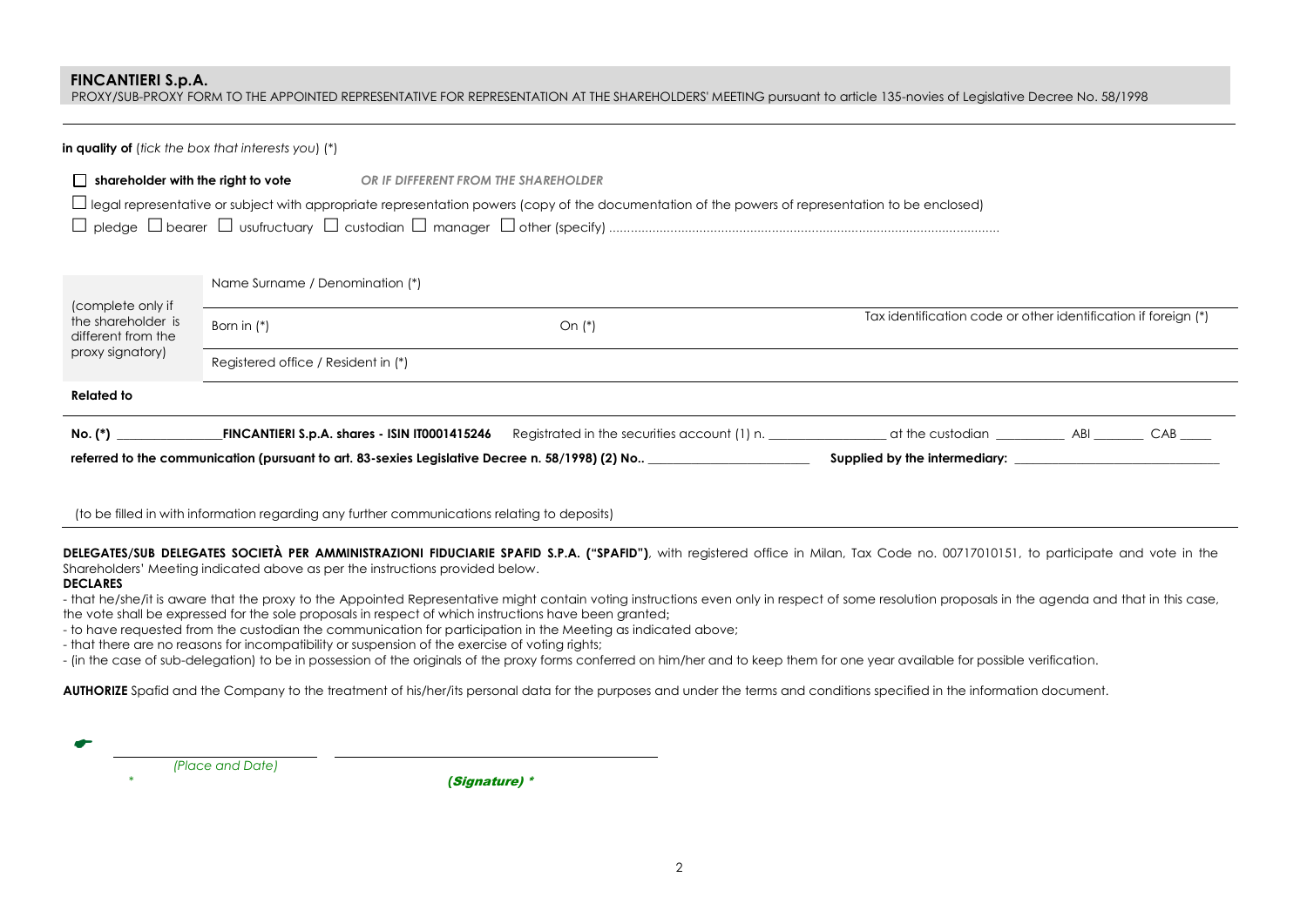PROXY/SUB-PROXY FORM TO THE APPOINTED REPRESENTATIVE FOR REPRESENTATION AT THE SHAREHOLDERS' MEETING pursuant to article 135-novies of Legislative Decree No. 58/1998

# **VOTING INSTRUCTIONS**

intended for the Appointed Representative only - Tick the relevant boxes

### **The undersigned (3)** *(Personal details)*

*(indicate the holder of the right to vote only if different -*  $\overline{n}$  *name and surname / denomination)* 

Hereby appoints Spafid to vote in accordance with the voting instructions given below at Ordinary General Meeting of FINCANTIERI to be held in Trieste, at the Company's registered office at Via Genova 1, on 16 May 2022, at 10:30 a.m., single call.

## **RESOLUTIONS SUBJECT TO VOTING**

**1. Approval of the Financial Statements as at 31 December 2021. Presentation of the consolidated financial statements as at 31 December 2021 and the Statement of Non-financial Information as at 31 December 2021, prepared in accordance with Legislative Decree No. 254 of 30 December 2016. Reports by the Board of Directors, the Board of Statutory Auditors and the external auditors.**

| Proposal of the Board of Directors |                          |                                                                                                                                           | Tick only one<br>box | $\Box$ In Favour | $\Box$ Against | $\Box$ Abstain |
|------------------------------------|--------------------------|-------------------------------------------------------------------------------------------------------------------------------------------|----------------------|------------------|----------------|----------------|
|                                    |                          | If circumstances occur which are unknown or in the event of a vote on amendments or additions to the resolutions submitted to the meeting |                      |                  |                |                |
| Tick only one box                  |                          | <b>Modify the instructions (express preference)</b>                                                                                       |                      |                  |                |                |
| confirms the instructions          | revokes the instructions | $\Box$ In Favour $\colon$                                                                                                                 |                      |                  | $\Box$ Against | $\Box$ Abstain |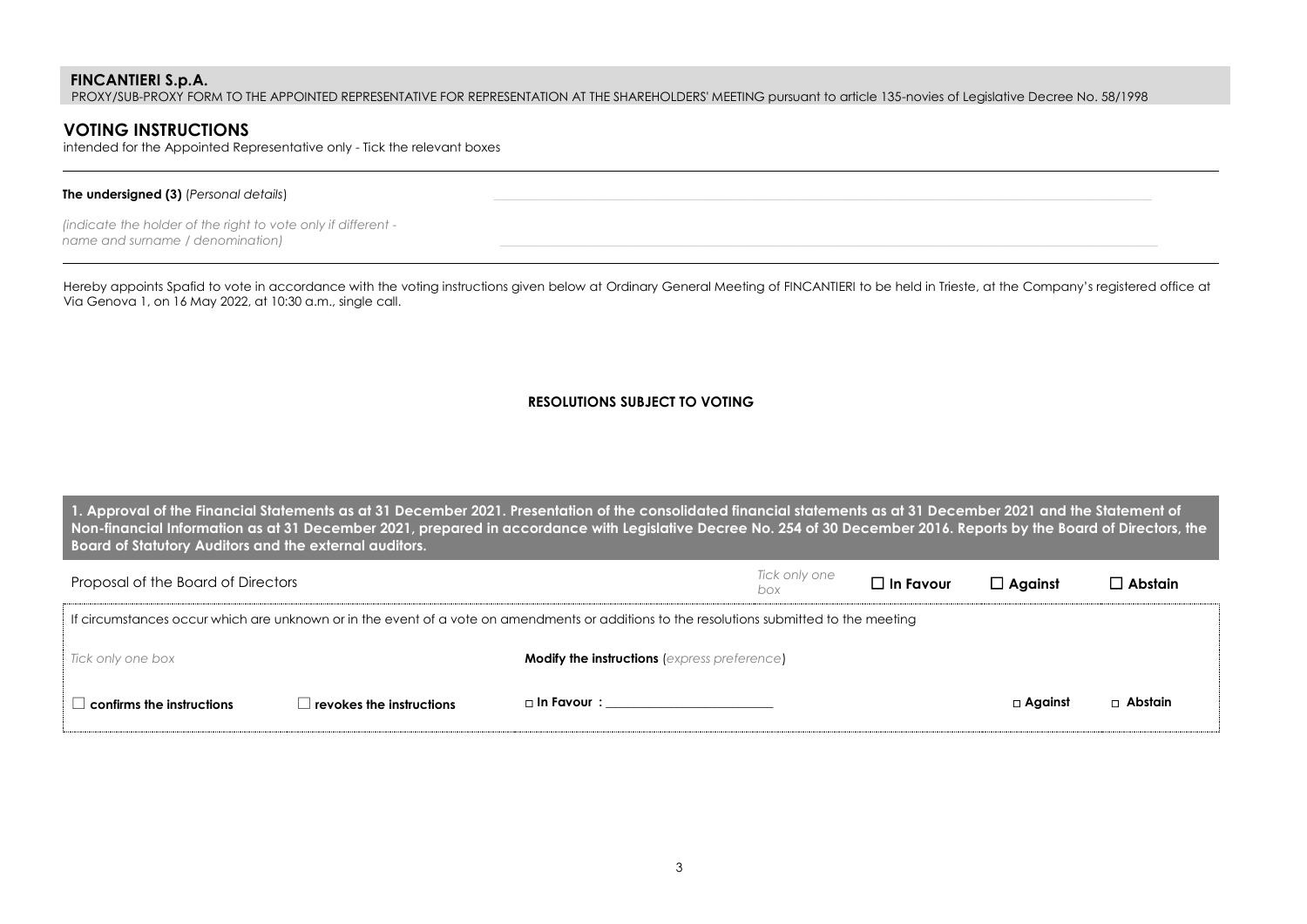PROXY/SUB-PROXY FORM TO THE APPOINTED REPRESENTATIVE FOR REPRESENTATION AT THE SHAREHOLDERS' MEETING pursuant to article 135-novies of Legislative Decree No. 58/1998

| 2. Resolutions relating to the allocation of the net income for the 2021 financial year.                                                  |                                                     |                           |                      |                  |                |                |  |  |  |
|-------------------------------------------------------------------------------------------------------------------------------------------|-----------------------------------------------------|---------------------------|----------------------|------------------|----------------|----------------|--|--|--|
| Proposal of the Board of Directors                                                                                                        |                                                     |                           | Tick only one<br>box | $\Box$ In Favour | $\Box$ Against | $\Box$ Abstain |  |  |  |
| If circumstances occur which are unknown or in the event of a vote on amendments or additions to the resolutions submitted to the meeting |                                                     |                           |                      |                  |                |                |  |  |  |
| Tick only one box                                                                                                                         | <b>Modify the instructions (express preference)</b> |                           |                      |                  |                |                |  |  |  |
| confirms the instructions                                                                                                                 | $\Box$ revokes the instructions                     | $\Box$ In Favour $\colon$ |                      |                  | $\Box$ Against | $\Box$ Abstain |  |  |  |

**3. Appointment of the Board of Directors. Related and consequent resolutions:**

## **3.1 Determination of the number of members of the Board of Directors.**

| Proposal of resolution submitted by CDP Industria S.p.A.                                                                                  |                                                                                                                                           |                                                     | Tick only one<br>box | $\Box$ In Favour | $\Box$ Against | $\Box$ Abstain |  |  |  |
|-------------------------------------------------------------------------------------------------------------------------------------------|-------------------------------------------------------------------------------------------------------------------------------------------|-----------------------------------------------------|----------------------|------------------|----------------|----------------|--|--|--|
| If circumstances occur which are unknown or in the event of a vote on amendments or additions to the resolutions submitted to the meeting |                                                                                                                                           |                                                     |                      |                  |                |                |  |  |  |
| Tick only one box                                                                                                                         |                                                                                                                                           | <b>Modify the instructions</b> (express preference) |                      |                  |                |                |  |  |  |
| $\Box$ confirms the instructions                                                                                                          | revokes the instructions                                                                                                                  | □ In Favour : ________________________              |                      |                  | $\Box$ Against | □ Abstain      |  |  |  |
|                                                                                                                                           |                                                                                                                                           |                                                     |                      |                  |                |                |  |  |  |
|                                                                                                                                           | 3.2 Determination of the term in office of the Board of Directors.                                                                        |                                                     |                      |                  |                |                |  |  |  |
| Proposal of resolution submitted by CDP Industria S.p.A.                                                                                  |                                                                                                                                           |                                                     | Tick only one<br>box | $\Box$ In Favour | $\Box$ Against | $\Box$ Abstain |  |  |  |
|                                                                                                                                           | If circumstances occur which are unknown or in the event of a vote on amendments or additions to the resolutions submitted to the meeting |                                                     |                      |                  |                |                |  |  |  |
| Tick only one box                                                                                                                         |                                                                                                                                           | <b>Modify the instructions</b> (express preference) |                      |                  |                |                |  |  |  |
| $\Box$ confirms the instructions                                                                                                          | $\,$ revokes the instructions $\,$                                                                                                        | $\square$ In Favour $\square$                       |                      |                  | $\Box$ Against | $\Box$ Abstain |  |  |  |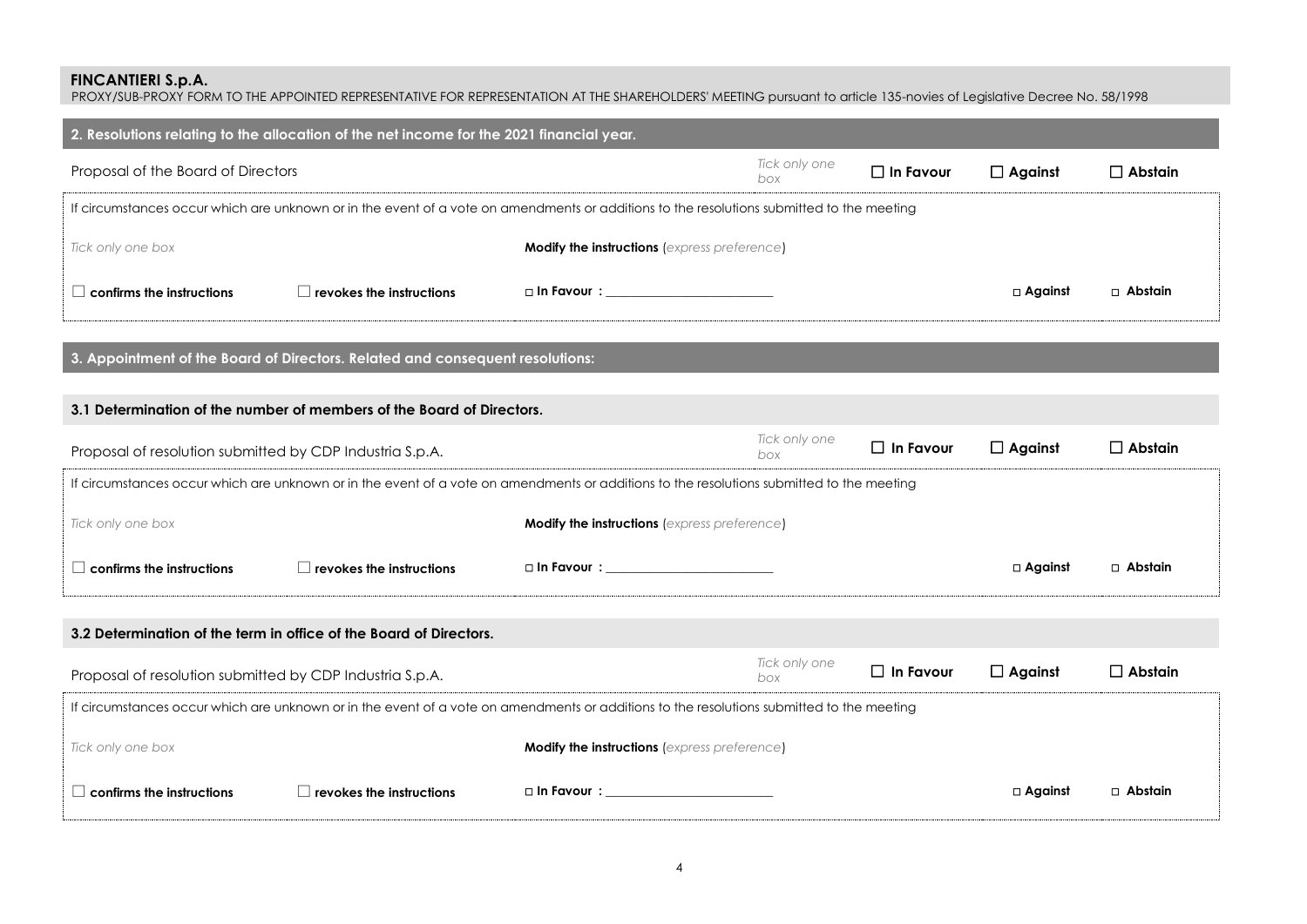PROXY/SUB-PROXY FORM TO THE APPOINTED REPRESENTATIVE FOR REPRESENTATION AT THE SHAREHOLDERS' MEETING pursuant to article 135-novies of Legislative Decree No. 58/1998

|                                                                                 | 3.3 Appointment of the members of the Board of Directors.     |                                                                                                                                           |     |                                                                    |                                                                                  |                |                                  |
|---------------------------------------------------------------------------------|---------------------------------------------------------------|-------------------------------------------------------------------------------------------------------------------------------------------|-----|--------------------------------------------------------------------|----------------------------------------------------------------------------------|----------------|----------------------------------|
| reference to all the lists                                                      |                                                               | Please tick the in favor box by indicating the chosen list or against / abstained with Tick only one                                      | box | $\Box$ In Favour<br>List No. 1<br>submitted by<br><b>Inarcassa</b> | $\Box$ In Favour<br>List No. 2<br>submitted by<br><b>CDP Industria</b><br>S.p.A. |                | $\Box$ Against<br>$\Box$ Abstain |
|                                                                                 |                                                               | If circumstances occur which are unknown or in the event of a vote on amendments or additions to the resolutions submitted to the meeting |     |                                                                    |                                                                                  |                |                                  |
| Tick only one box                                                               |                                                               | Modify the instructions (express preference)                                                                                              |     |                                                                    |                                                                                  |                |                                  |
| $\Box$ confirms the instructions                                                | $\Box$ revokes the instructions                               | □ In Favour : __________________________                                                                                                  |     |                                                                    |                                                                                  | $\Box$ Against | $\Box$ Abstain                   |
|                                                                                 | 3.4 Appointment of the Chairperson of the Board of Directors. |                                                                                                                                           |     |                                                                    |                                                                                  |                |                                  |
|                                                                                 | Proposal of resolution submitted by CDP Industria S.p.A.      |                                                                                                                                           | box | Tick only one                                                      | $\Box$ In Favour                                                                 | $\Box$ Against | $\Box$ Abstain                   |
|                                                                                 |                                                               | If circumstances occur which are unknown or in the event of a vote on amendments or additions to the resolutions submitted to the meeting |     |                                                                    |                                                                                  |                |                                  |
| Tick only one box                                                               |                                                               | <b>Modify the instructions (express preference)</b>                                                                                       |     |                                                                    |                                                                                  |                |                                  |
| $\Box$ confirms the instructions                                                | $\Box$ revokes the instructions                               | $\square$ In Favour $\square$                                                                                                             |     |                                                                    |                                                                                  | □ Against      | $\Box$ Abstain                   |
| 3.5 Determination of the compensation of the members of the Board of Directors. |                                                               |                                                                                                                                           |     |                                                                    |                                                                                  |                |                                  |
|                                                                                 | Proposal of resolution submitted by CDP Industria S.p.A.      |                                                                                                                                           | box | Tick only one                                                      | $\Box$ In Favour                                                                 | $\Box$ Against | $\Box$ Abstain                   |
|                                                                                 |                                                               | If circumstances occur which are unknown or in the event of a vote on amendments or additions to the resolutions submitted to the meeting |     |                                                                    |                                                                                  |                |                                  |
| Tick only one box                                                               |                                                               | <b>Modify the instructions (express preference)</b>                                                                                       |     |                                                                    |                                                                                  |                |                                  |
| $\Box$ confirms the instructions                                                | $\Box$ revokes the instructions                               | □ In Favour : ____________________________                                                                                                |     |                                                                    |                                                                                  | $\Box$ Against | $\Box$ Abstain                   |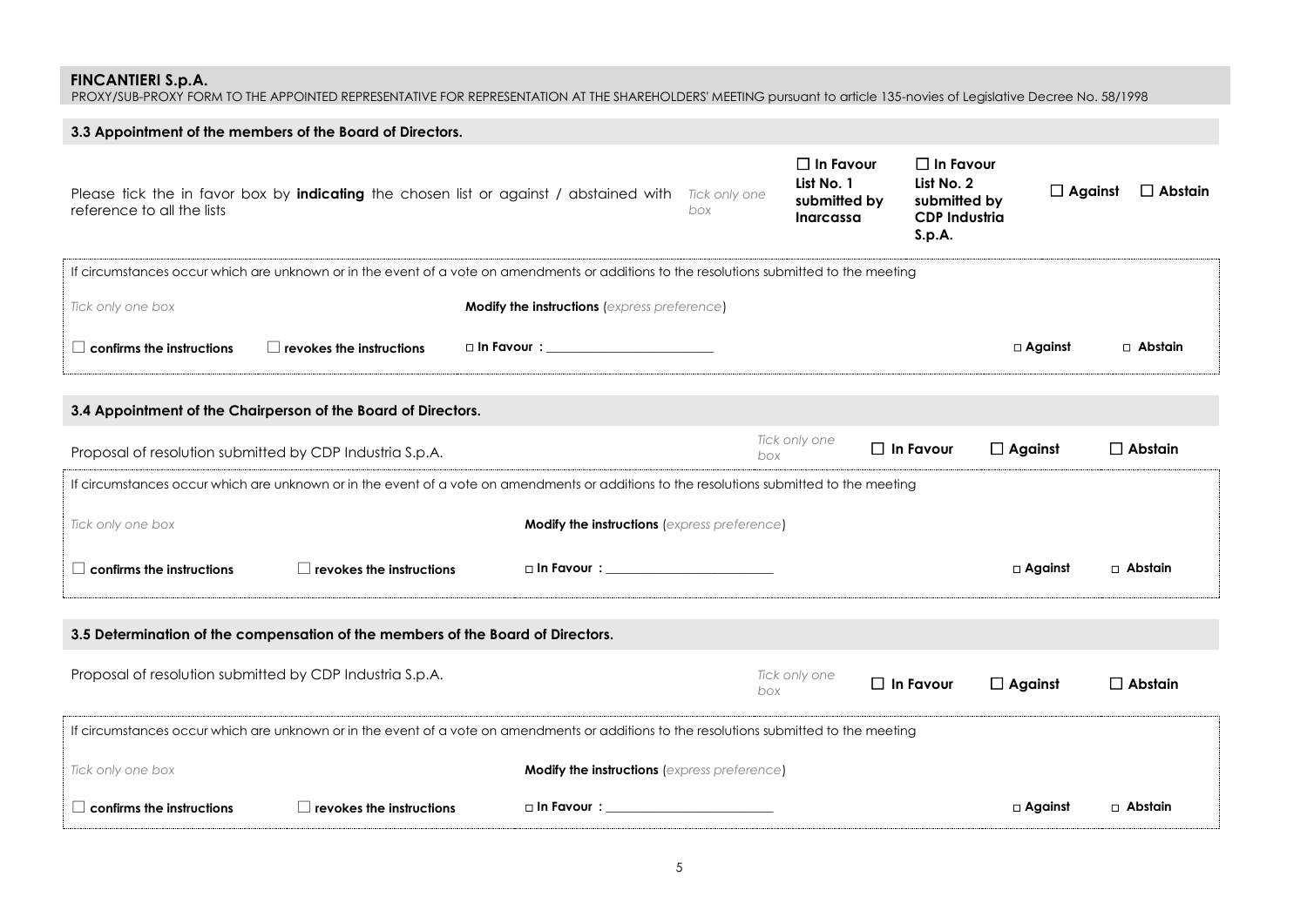PROXY/SUB-PROXY FORM TO THE APPOINTED REPRESENTATIVE FOR REPRESENTATION AT THE SHAREHOLDERS' MEETING pursuant to article 135-novies of Legislative Decree No. 58/1998

| 4. Approval to purchase and dispose of the Company's shares after revoking the previous approval adopted at the Ordinary Shareholders' Meeting on 8 April 2021. Related<br>and consequent resolutions. |                                          |                                                                                                                                           |                      |                  |                |                |  |  |
|--------------------------------------------------------------------------------------------------------------------------------------------------------------------------------------------------------|------------------------------------------|-------------------------------------------------------------------------------------------------------------------------------------------|----------------------|------------------|----------------|----------------|--|--|
| Proposal of the Board of Directors                                                                                                                                                                     |                                          |                                                                                                                                           | Tick only one<br>box | $\Box$ In Favour | $\Box$ Against | $\Box$ Abstain |  |  |
|                                                                                                                                                                                                        |                                          | If circumstances occur which are unknown or in the event of a vote on amendments or additions to the resolutions submitted to the meeting |                      |                  |                |                |  |  |
| Tick only one box                                                                                                                                                                                      |                                          | <b>Modify the instructions</b> (express preference)                                                                                       |                      |                  |                |                |  |  |
| confirms the instructions                                                                                                                                                                              | $\perp$ revokes the instructions $\perp$ | $\Box$ In Favour $\colon$                                                                                                                 |                      |                  | □ Against      | □ Abstain      |  |  |

**5. Report on the policy regarding remuneration and fees paid prepared pursuant to Article 123-ter, paragraphs 2, 3 and 4 of Legislative Decree No. 58 of 24 February 1998:**

**5.1 Binding resolution on the first section on the policy regarding remuneration pursuant to Article 123-ter, paragraphs 3-bis and 3-ter of Legislative Decree No. 58 of 24 February 1998;**

| Proposal of the Board of Directors                                                                                                        |                          |                                                     | Tick only one<br>box | $\Box$ In Favour | $\Box$ Against    | $\Box$ Abstain . |  |  |  |
|-------------------------------------------------------------------------------------------------------------------------------------------|--------------------------|-----------------------------------------------------|----------------------|------------------|-------------------|------------------|--|--|--|
| If circumstances occur which are unknown or in the event of a vote on amendments or additions to the resolutions submitted to the meeting |                          |                                                     |                      |                  |                   |                  |  |  |  |
| Tick only one box                                                                                                                         |                          | <b>Modify the instructions (express preference)</b> |                      |                  |                   |                  |  |  |  |
| $\Box$ confirms the instructions                                                                                                          | revokes the instructions | $\Box$ In Favour $\colon$                           |                      |                  | $\square$ Against | $\Box$ Abstain   |  |  |  |

**5.2 Non-binding resolution on the second section on fees paid pursuant to Article 123-ter, paragraph 6 of Legislative Decree No. 58 of 24 February 1998.**

| Proposal of the Board of Directors                                                                                                        |                                  |                                                     | Tick only one<br>box | $\Box$ In Favour | $\Box$ Against    | $\square$ Abstain |  |
|-------------------------------------------------------------------------------------------------------------------------------------------|----------------------------------|-----------------------------------------------------|----------------------|------------------|-------------------|-------------------|--|
| If circumstances occur which are unknown or in the event of a vote on amendments or additions to the resolutions submitted to the meeting |                                  |                                                     |                      |                  |                   |                   |  |
| Tick only one box                                                                                                                         |                                  | <b>Modify the instructions (express preference)</b> |                      |                  |                   |                   |  |
| $\Box$ confirms the instructions                                                                                                          | $\perp$ revokes the instructions | □ In Favour :                                       |                      |                  | $\square$ Against | □ Abstain         |  |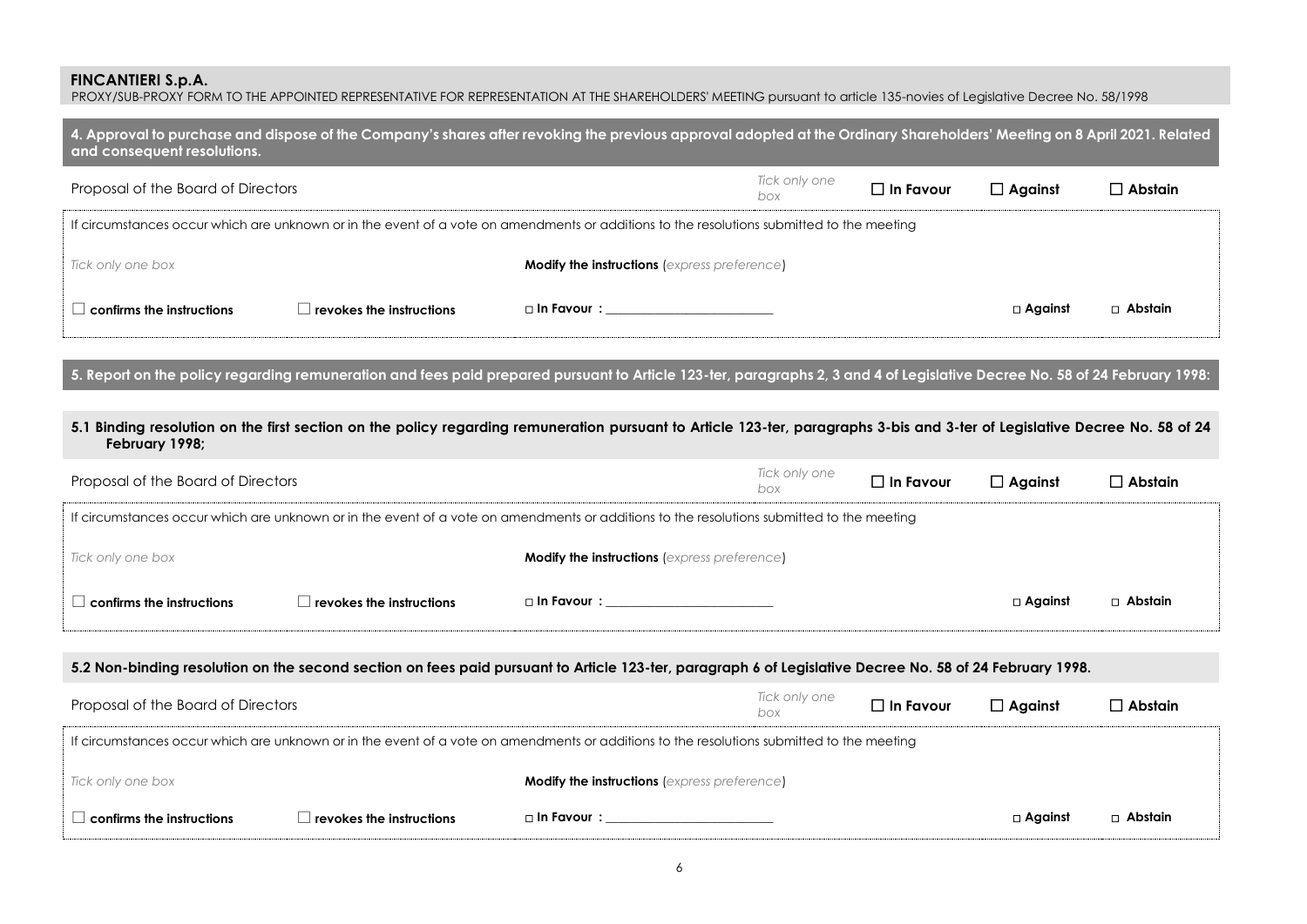PROXY/SUB-PROXY FORM TO THE APPOINTED REPRESENTATIVE FOR REPRESENTATION AT THE SHAREHOLDERS' MEETING pursuant to article 135-novies of Legislative Decree No. 58/1998

| 6. Supplementation of the auditing firm's fee for the 2021-2028 financial years                                                           |                                    |                                                     |                      |                  |                   |                |  |  |  |
|-------------------------------------------------------------------------------------------------------------------------------------------|------------------------------------|-----------------------------------------------------|----------------------|------------------|-------------------|----------------|--|--|--|
| Proposal of the Board of Directors (based on the motivated proposal of the Board of Auditors)                                             |                                    |                                                     | Tick only one<br>box | $\Box$ In Favour | $\Box$ Against    | $\Box$ Abstain |  |  |  |
| If circumstances occur which are unknown or in the event of a vote on amendments or additions to the resolutions submitted to the meeting |                                    |                                                     |                      |                  |                   |                |  |  |  |
| Tick only one box                                                                                                                         |                                    | <b>Modify the instructions (express preference)</b> |                      |                  |                   |                |  |  |  |
| confirms the instructions                                                                                                                 | $\;$ revokes the instructions $\;$ | $\square$ In Favour $\colon$                        |                      |                  | $\square$ Against | $\Box$ Abstain |  |  |  |

## **DIRECTORS' LIABILITY ACTION**

In case of vote on a directors' liability action pursuant to art. 2393, paragraph 2, of the civil code, proposed by the shareholders on the occasion of the approval of the financial statements, the undersigned appoints the Appointed Representative to vote as follows:

σ

*Tick only one box* **In Favour Against Abstain**

7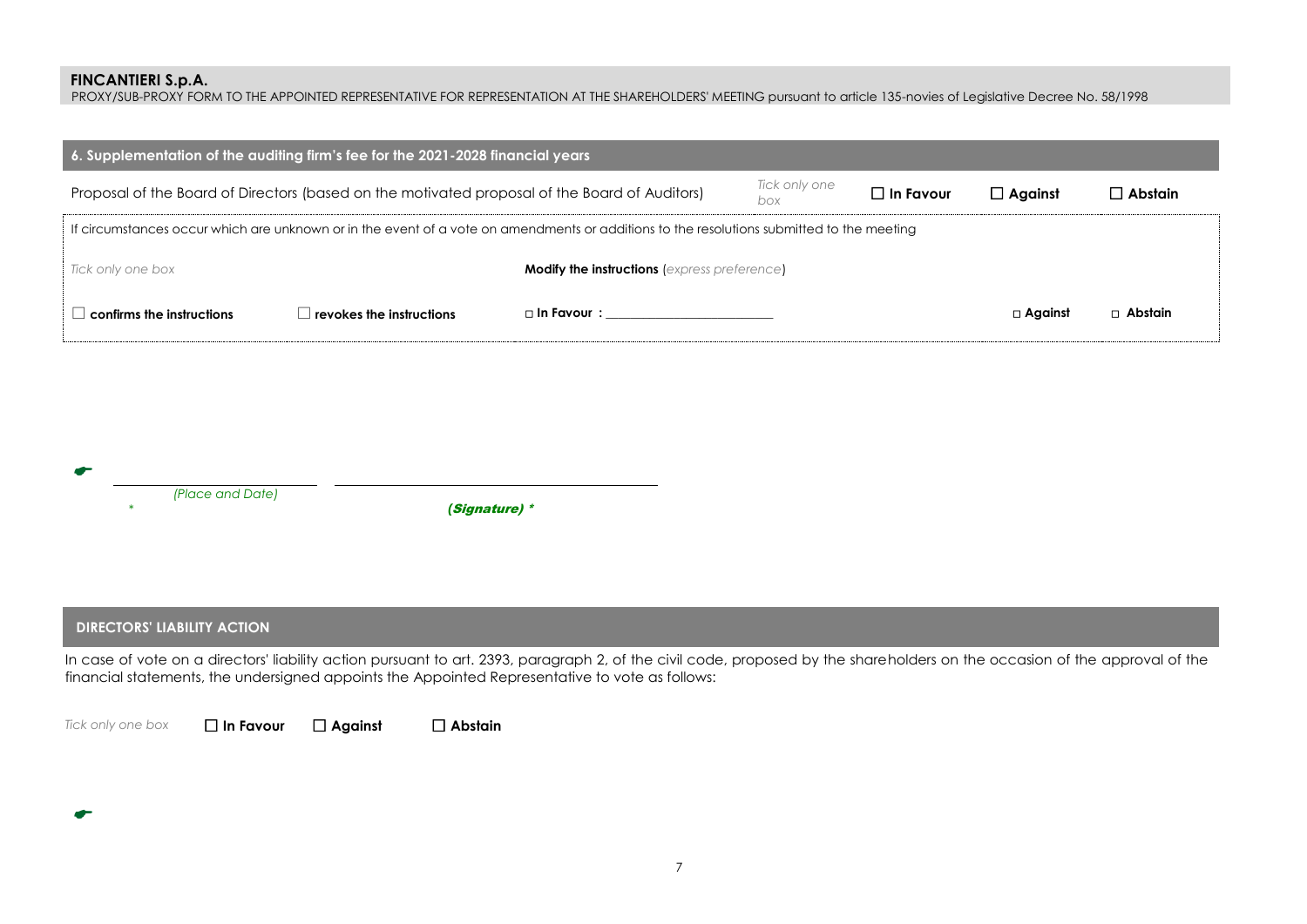PROXY/SUB-PROXY FORM TO THE APPOINTED REPRESENTATIVE FOR REPRESENTATION AT THE SHAREHOLDERS' MEETING pursuant to article 135-novies of Legislative Decree No. 58/1998

 *(Place and Date)*

*\* (*Signature) \*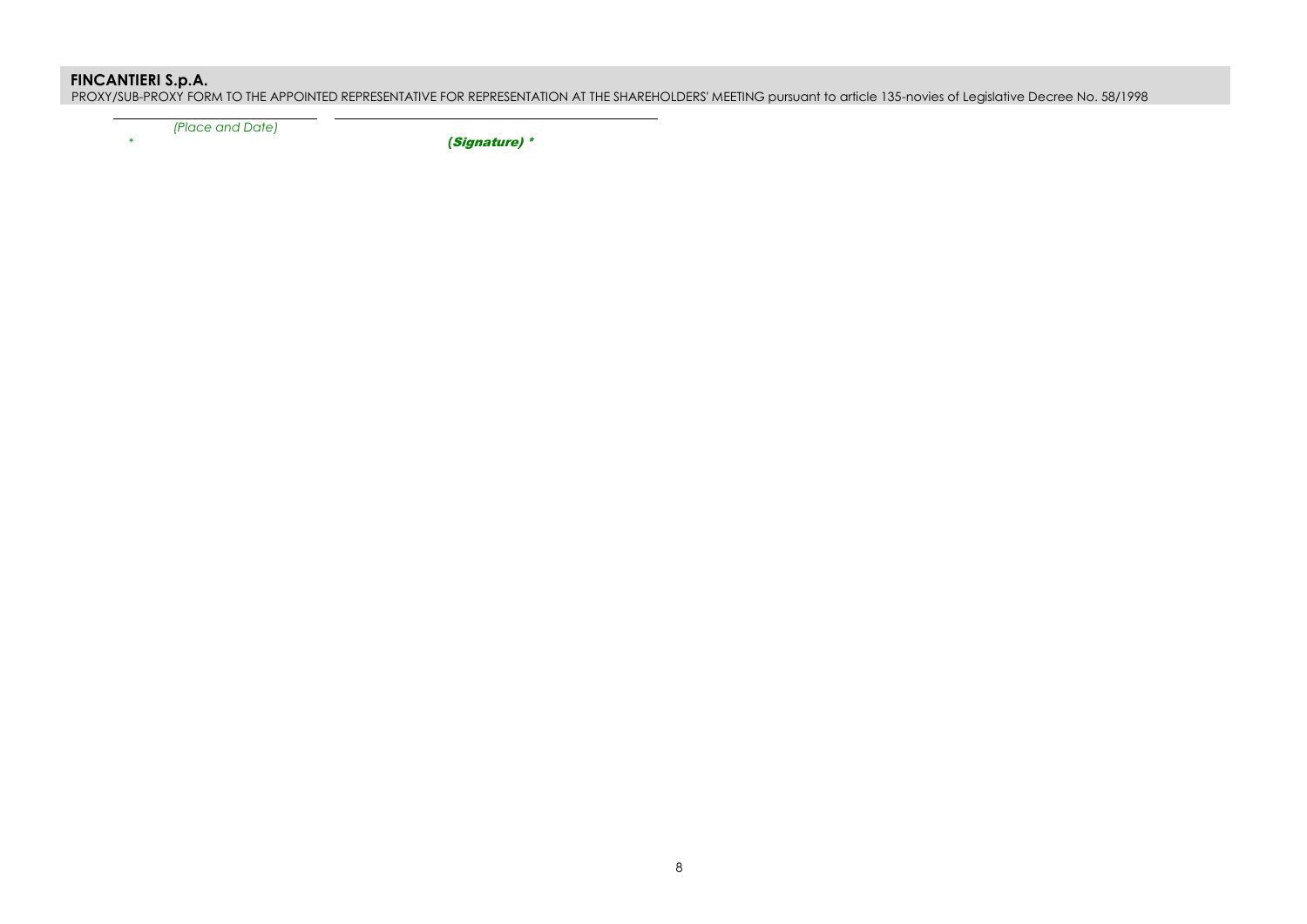PROXY/SUB-PROXY FORM TO THE APPOINTED REPRESENTATIVE FOR REPRESENTATION AT THE SHAREHOLDERS' MEETING pursuant to article 135-novies of Legislative Decree No. 58/1998

## **INSTRUCTIONS FOR THE FILLING AND SUBMISSION**

### **The person entitled to do so must request the depositary intermediary to issue the communication for participation in the shareholders' meeting referred to the Art. 83 sexies, Legislative Decree 58/1998)**

- The proxy must be dated and signed by the delegating party.
- Representation may be conferred only for single meetings, with effect also for subsequent calls.
- In the case of co-ownership of shares, the proxy must always be issued with the signature of all the co-owners.
- (1) Indicate the number of the securities custody account and the denomination of the depositary intermediary. The information can be obtained from the account statement provided by the intermediary.

\_\_\_\_\_\_\_\_\_\_\_\_\_\_\_\_\_\_\_\_\_\_\_\_\_\_\_\_\_\_\_\_\_\_\_\_\_\_\_\_\_\_\_\_\_\_\_\_\_\_\_\_\_\_\_\_\_\_\_\_\_\_\_\_\_\_\_\_\_\_\_\_\_\_\_\_\_\_\_\_\_\_\_\_\_\_\_\_\_\_\_\_\_\_\_\_\_\_\_\_\_\_\_\_\_\_\_\_\_\_\_\_\_\_\_\_\_\_\_\_\_\_\_\_\_\_\_\_\_\_\_\_\_\_\_\_\_\_\_\_\_\_\_\_\_\_\_\_\_\_\_\_\_\_\_\_\_\_\_\_\_\_\_

- (2) Indicate the Communication reference for the Meeting issued by the depositary intermediary upon request from the person entitled to vote.
- (3) Specify the name and surname/denomination of the holder of voting rights (and the signatory of the Proxy Form and voting instructions, if different).

The proxy with the relating voting instructions shall be received together with:

- a copy of an identification document with current validity of the proxy grantor or
- in case the proxy grantor is a legal person, a copy of an identification document with current validity of the interim legal representative or other person empowered with suitable powers, together with adequate documentation to state its role and powers,

(in the event of a sub-proxy, the following must be sent to the Appointed Representative as an annex to the sub-proxy form: i) the documentation indicated in the preceding paragraph, referring to both the holder of the voting right and his/her proxy; ii) a copy of the proxy issued by the holder of the voting right to his/her proxy)

by one of the following alternative methods:

- i) transmission of an electronically reproduced copy (PDF) to the certified email addres[s assemblee@pec.spafid.it](mailto:assemblee@pec.spafid.it) (subject line "Proxy for FINCANTIERI 2022 Shareholders' Meeting") from one's own certified email address (or, failing that, from one's own ordinary email address, in which case the proxy with voting instructions must be signed with a qualified or digital electronic signature);
- ii) transmission of the original, by courier or registered mail with return receipt, to the following address: Spafid S.p.A., Foro Buonaparte 10, 20121 Milan (Ref. "Proxy for FINCANTIERI 2022 Shareholders' Meeting"), **sending a copy reproduced electronically (PDF**) in advance by ordinary e-mail to [assemblee@pec.spafid.it](mailto:assemblee@pec.spafid.it) (subject line: "Proxy for FINCANTIERI 2022 Shareholders' Meeting")

## **The proxy must be received no later than 6:00 p.m. on the day before the date of the meeting (and in any case before the opening of the meeting). The proxy pursuant to art. 135-novies, Legislative Decree no. 58/1998 and the related voting instructions may always be revoked within the aforesaid deadline.**

N.B. For any additional clarification regarding the issue of proxies (and in particular regarding how to complete and send the proxy form and voting instructions), authorized to participate in the general meeting can contact Spafid S.p.A. by email to the following address [confidential@spafid.it](mailto:confidential@spafid.it) or by phone at the following telephone numbers (+39) 02.80687319 – 02.80687335 (during open office hours from 9:00 a.m. to 5:00 p.m.).